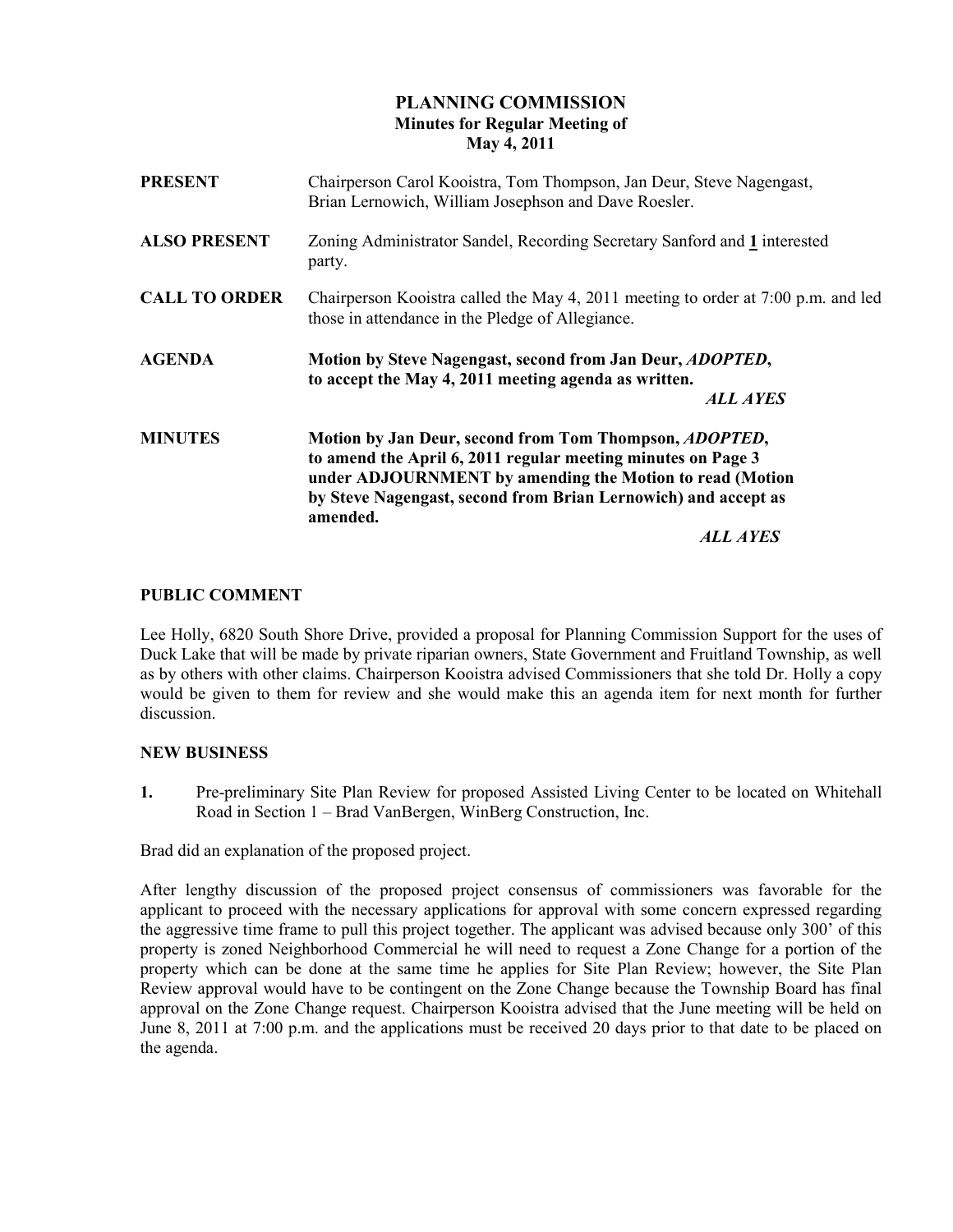2. Planning Commission goals for the coming year.

Chairperson Kooistra requests that all Commissioners review the goals and objectives under Section 5, page 32 of the current Master Plan and send ideas for goals in addition to what we are already working on to Secretary Dion. These would be in addition to the list of what we already have been working on under Zoning Ordinance Review Committee Report.

#### OLD BUSINESS

1. Master Plan Addendum

Consensus of all Commissioners is to place the updated census information at the back of the current Master Plan as Appendix D – Updated 2010 Census Statistics. This in no way amends the current Master Plan; these statistics are for internal use only.

2. Oil & Gas Exploration Report

Commissioner Deur handed out notes taken by Mrs. Deur who attended the Oil & Gas Presentation held here at the Township Hall on April 28, 2011. According to the presenters at that meeting Township regulations may not supersede Michigan law. Supervisor St. Amour requested hard copies of the Part 615 Rules and Regulations be mailed to the Township. Chairperson Kooistra advises that according to Attorney Eklund there are some things the township can do regarding the processing and transporting when oil and gas exploration is being done. Consensus of all Commissioners was to add Oil & Gas Exploration Ordinance language to the list of goals for the upcoming year. She asked that Commissioners Lernowich and Zoning Administrator Sandel look further into this matter together and come back with some possibilities of putting this into existing ordinances to give us some protection for now. Commissioner Deur was asked to thank Mrs. Deur for attending the presentation and taking notes.

- 3. Zoning Ordinance Review Committee Report
	- Section 3.23 Non-Conforming Buildings, Structures and Uses Approve language read by Commissioner Josephson tonight and request Attorney Eklund review the language and provide opinion before the June meeting.

 Motion by Tom Thompson, second from Brian Lernowich, ADOPTED, to set public hearing for the June 8, 2011 meeting. ALL AYES

- Outdoor Wood-Fired Furnaces Put on next month's agenda.
- Mechanical Appurtenances Put on next month's agenda.
- 4. Medical Marihuana Subcommittee Report

Commissioner Deur explained the subcommittee needs to sit down with Attorney Eklund to review Laketon Township's Ordinance because the language is good but needs to be updated and revised some before proposing for our township. We should have Planner Tim Johnson review draft ordinance language when it is done. The Moratorium expires on July 8, 2011 so we need to ask the Township Board to extend six (6) months.

> Motion by Jan Deur, second from William Josephson, ADOPTED, to request the Township Board of Trustees extend the Medical Marihuana Moratorium for six (6) months.